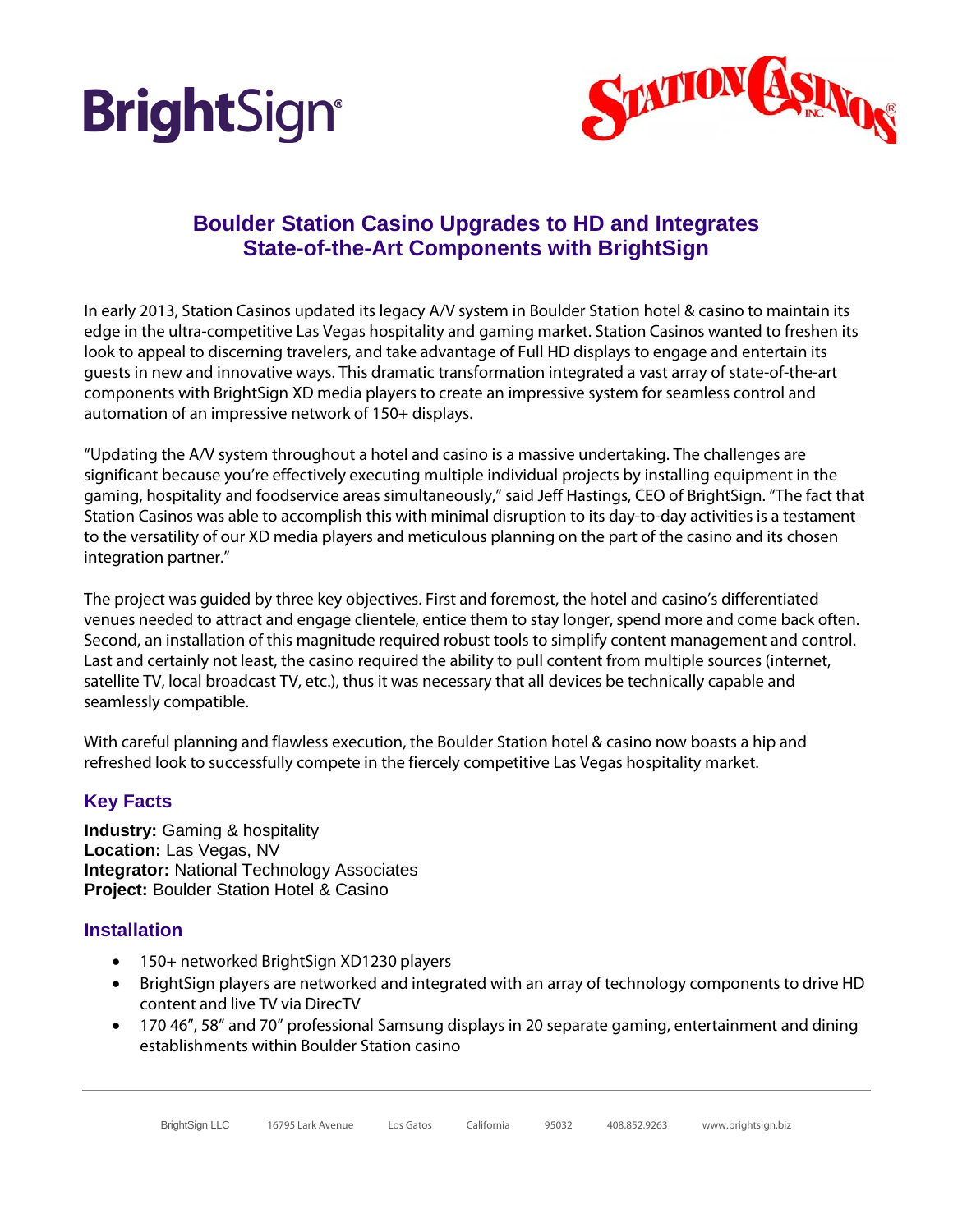# **BrightSign®**



### **Challenges**

- It was essential to leverage existing cabling, thereby limiting downtime and minimizing lost revenue during the renovation.
- A sophisticated web of switchable and integrated content sources required robust hardware/software solutions to properly manage content.
- Each venue within the casino (Sports Book, Race Book, etc.) needed the ability to independently manage content and change television channels frequently to showcase sporting events that patrons were wagering on – channel surfing wasn't an option; employees needed the ability to change channels with certainty.
- The casino needed the flexibility to juggle multiple content sources, as well as the flexibility to use a variety of inputs/outputs.

## **The Solution**

- BrightSign Network management software and the injection of IP streaming over existing coax enables seamless management of 150+ players. Utilizing existing coax infrastructure was key, as the cost/downtime of re-cabling would have rendered the project financially impossible.
- National Technology Associates incorporated BrightSign players to feed 150+ displays; Crestron control systems interface with BrightSign players to control displays on seven VLANs; ReadyLinks hardware utilizes existing coax wiring for network management/updates.
- BrightSign developed custom firmware to integrate with custom Crestron code to control the system.
- Technicolor's QAM modulators enable sports book/race book staff to select a channel by feeding the channel into an IP encoder, which sends the signal to a secure BrightSign Network-enabled webpage whereby employees preview the channel before pushing it to the venue's displays.
- The casino's dedicated AV control and signage network feeds live local TV, satellite TV & IP over existing coax; the network is capable of splitting a variety of outputs, including HDMI, component, composite and VGA.
- Race Book and Sports Book include a digital HD system with centralized switching and touch-screen control.
- Every display in the Race Book and Sports Book is controlled centrally with the ability to provide control to certain areas either by handheld remotes or dedicated touch screens or smart devices.
- The system was designed to incorporate feeds from existing Keno games, allowing any display to become a Keno board; the same applies to ticket drawing servers for live drawing events.

### **Benefits**

- Increased dwell time: most noticeable in the Sports Book and Race Book, where patrons are enticed to stay longer to view sporting events of interest; this leads to increased wagering, an important byproduct of increased dwell time in gaming areas.
- Increased food/drink receipts: Boulder Station's lounges, bars and restaurants are now able to showcase menu content and daily specials much more prominently than before, leading to increased sales of food/beverages.